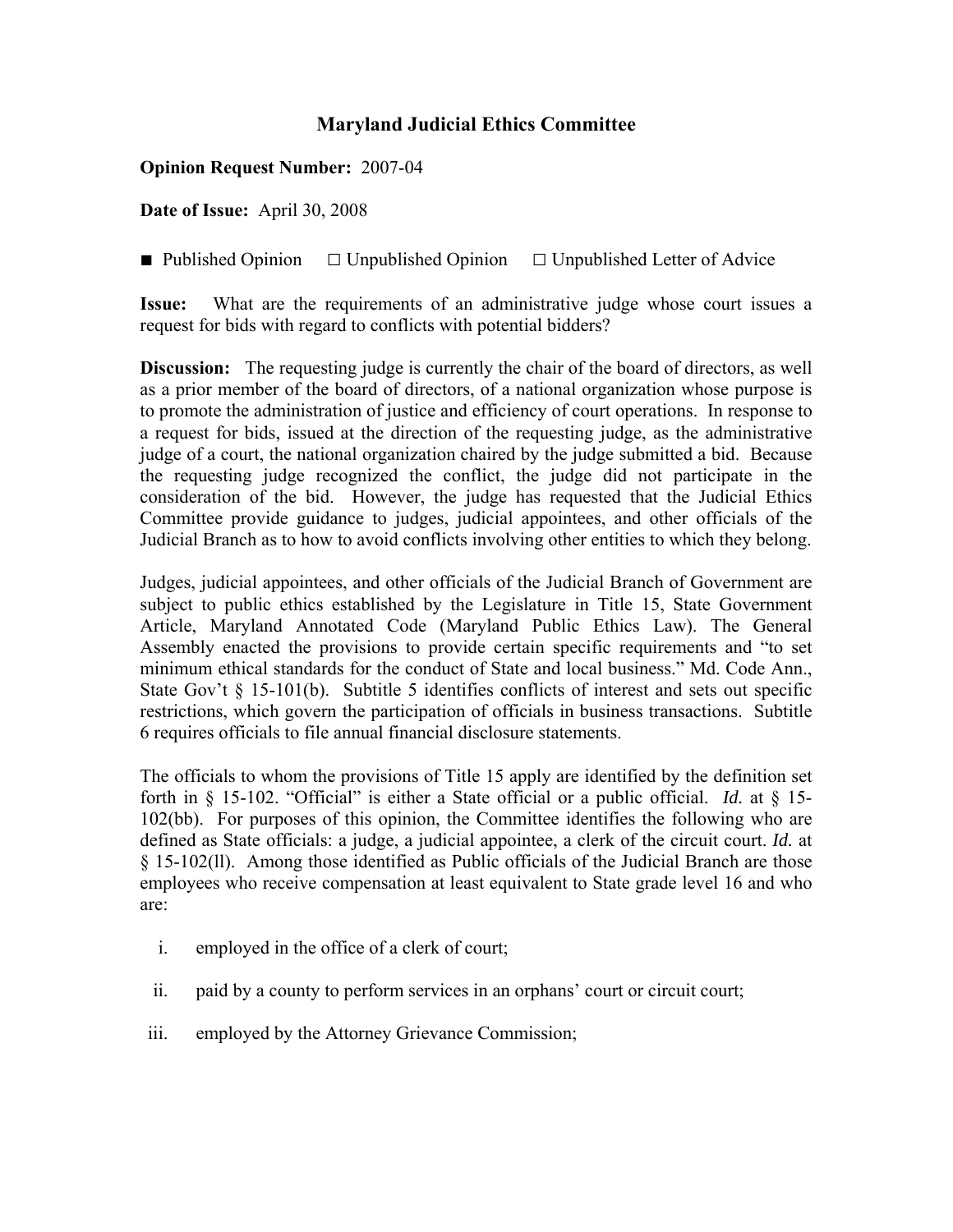### **Maryland Judicial Ethics Committee Opinion Request Number:** 2007-04 **Date of Issue:** April 30, 2008 ■ Published Opinion □ Unpublished Opinion □ Unpublished Letter of Advice Page 2 of 7

- iv. employed by the State Board of Law Examiners; or
- v. employed by the Court of Appeals Standing Committee on Rules of Practice and Procedure.

*Id.* at § 15-103(d).

### **Application of Maryland Code Title 15 to Judges, Judicial Appointees, Public and State Officials**

Section 15-501(a) restricts officials from participating in matters if:

([1](#page-1-0)) the official ... or qualifying relative of the official ... has an interest<sup>1</sup> in the matter and the official … knows of the interest; or

(2) any of the following is a party to the matter:

- i. a business entity<sup>[2](#page-1-1)</sup> in which the official or employee has a direct financial interest<sup>[3](#page-1-2)</sup> of which the official or employee reasonably may be expected to know;
- ii. a business entity, including a limited liability company or a limited liability partnership, of which any of the following is an officer, director, trustee, partner, or employee: (1) the official or employee; or (2) if known to the official or employee, a qualifying relative of the official or employee;

1

more than \$1,000 per year; or

<span id="page-1-0"></span><sup>&</sup>lt;sup>1</sup> "Interest" means a legal or equitable economic interest that is owned or held wholly or partly, jointly or severally, or directly or indirectly, whether or not the economic interest is subject to an encumbrance or condition. Md. Code Ann., State Gov't  $\S 15-102(t)(1)$ .

<span id="page-1-1"></span><sup>&</sup>lt;sup>2</sup> "Business entity" means a person engaged in business, whether profit or nonprofit, regardless of form. *Id.* at  $§$  15-102(e).

<span id="page-1-2"></span><sup>&</sup>lt;sup>3</sup> "Financial interest" means:

 <sup>(1)</sup> ownership of an interest as the result of which the owner has received within the past 3 years, is current receiving, or in the future is entitled to receive,

 <sup>(2) (</sup>i) ownership of more than 3% of a business entity by, *inter alia*: the official or the spouse of the official;

 <sup>(</sup>ii) ownership of securities of any kind that represent, or are convertible into,

ownership of more than 3% of a business entity by, *inter alia*: the official of the spouse of the official.

*Id.* at  $\frac{8}{3}$  15-102(n).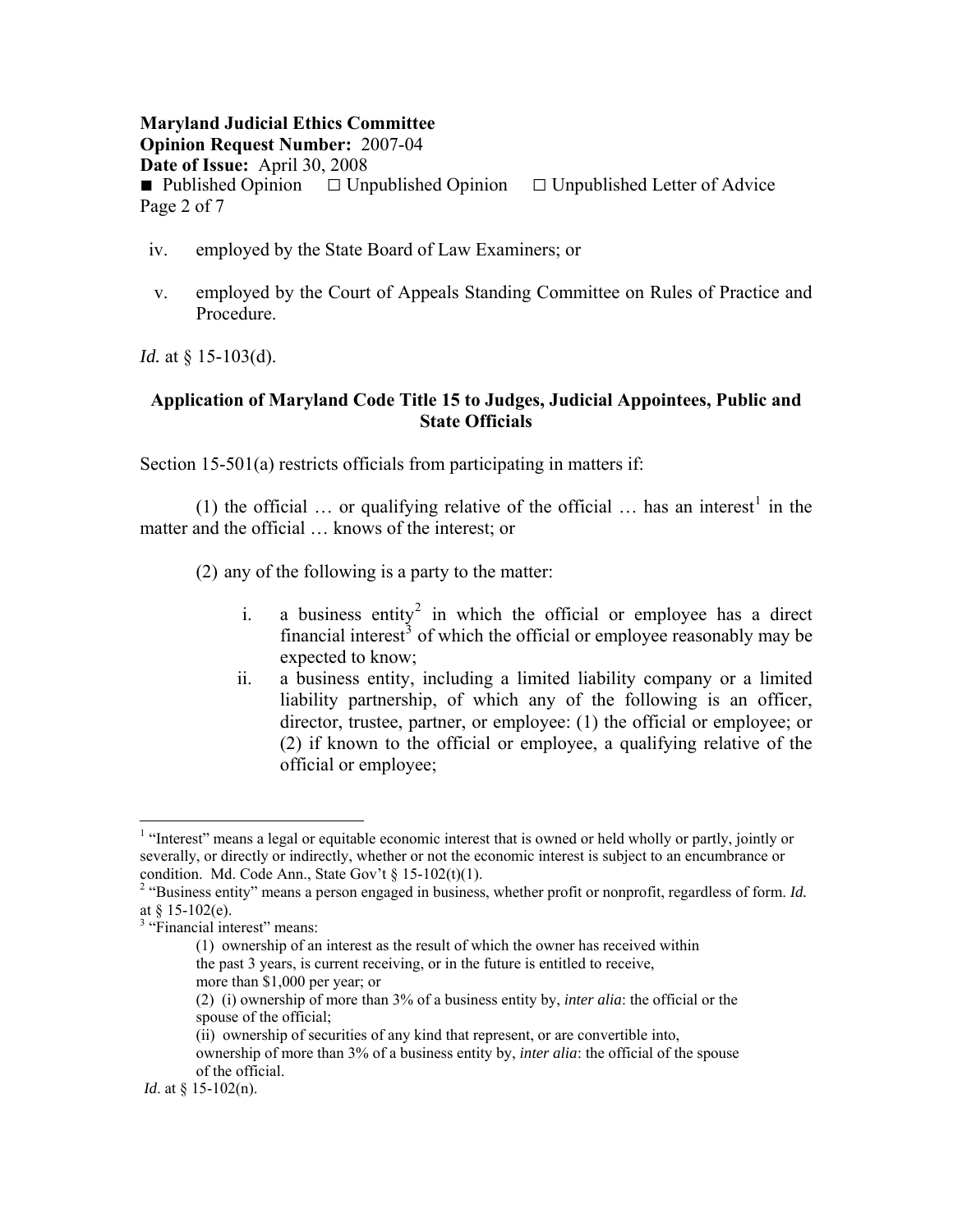### **Maryland Judicial Ethics Committee Opinion Request Number:** 2007-04

**Date of Issue:** April 30, 2008

■ Published Opinion □ Unpublished Opinion □ Unpublished Letter of Advice Page 3 of 7

- iii. a business entity with which any of the following has applied for a position, is negotiating employment, or has arranged prospective employment: (1) the official or employee; or (2) if known to the official or employee, a qualifying relative of the official or employee;
- iv. if the contract reasonably could be expected to result in a conflict between the private interest and the official State duties of the official or employee, a business entity that is a party to a contract with: (1) the official or employee; or (2) if known to the official or employee, a qualifying relative of the official or employee;
- v. a business entity, either engaged in a transaction with the State or subject to regulation by the official's or employee's governmental unit, in which a direct financial interest is owned by another business entity if the official or employee: (1) has a direct financial interest in the other business entity; and (2) reasonably may be expected to know of both financial interests; or
- vi. a business entity that:
	- 1. the official or employee knows is a creditor or obligee of the official or employee, or a qualifying relative of the official or employee, with respect to a thing of economic value; and
	- 2. as a creditor or obligee, is in a position to affect directly and substantially the interest of the official, employee, or qualifying relative.

*Id.* at § 15-501(a)(2).

 $\overline{a}$ 

The restrictions of  $\S$  15-501(a)(2) are qualified by their application to those instances when the official "reasonably may be expected to know" of the interest. The restrictions also apply to "a qualifying relative"<sup>[4](#page-2-0)</sup> of the official "if known to the official."

Other restrictions of Title 15 include a prohibition on soliciting or accepting gifts from individuals and entities that do business with the official's governmental unit. *Id*. at § 15-505. Nor shall an official *intentionally* use the prestige of office for that official's private gain or that of another. *Id*. at § 15-506.

If an official would otherwise be disqualified from participation by the restrictions of § 15-501(a), the official may nonetheless act if he or she discloses the conflict and:

<span id="page-2-0"></span><sup>&</sup>lt;sup>4</sup> "Qualifying relative" means a spouse, parent, child, brother, or sister. *Id.* at  $\S$  15-102(gg).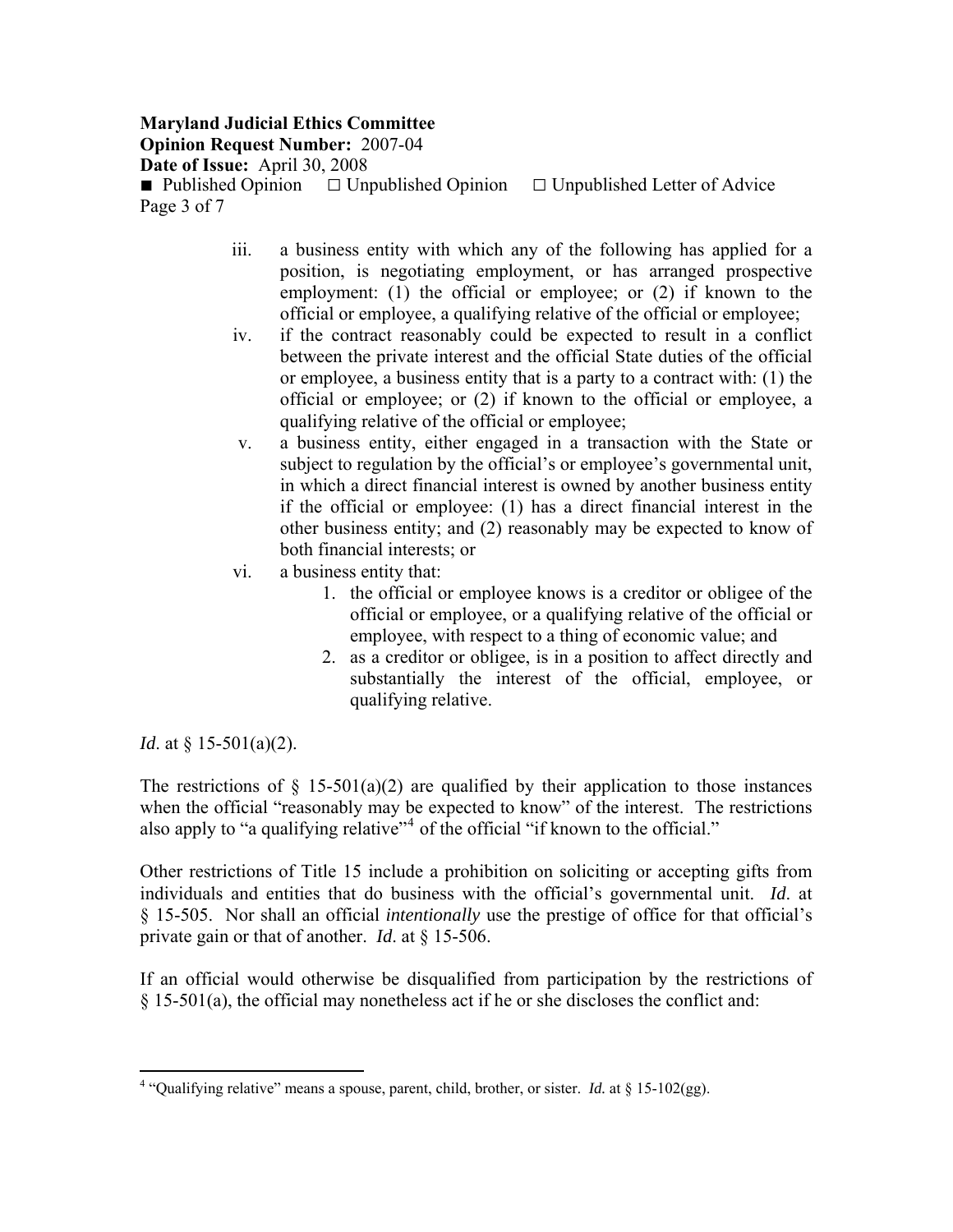# **Maryland Judicial Ethics Committee**

**Opinion Request Number:** 2007-04

**Date of Issue:** April 30, 2008

■ Published Opinion □ Unpublished Opinion □ Unpublished Letter of Advice Page 4 of 7

- (1) the disqualification would leave a body with less than a quorum capable of acting;
- (2) the disqualified official … is required by law to act; or
- (3) the disqualified official … is the only individual authorized to act.

*Id.* at § 15-501(c).

### **Application of the Canons of Ethical Standards to Judges and Judicial Appointees**

Over and above the specific provisions of Title 15 ("minimum ethical standards"), which require scrupulous adherence, judges and judicial appointees must conform their conduct to the high standards of ethics to which they are subject. Judges are bound by the Code of Judicial Conduct, Maryland Rule 16-813, and judicial appointees are bound by the provision of the Code of Conduct for Judicial Appointees, Maryland Rule 16-814 (collectively, the "Code"). Canon 1 of each of the Rules notes that the codes are necessary to preserve the independence of the "judiciary" and "judicial system," respectively. The ethical provisions that apply to judges and judicial appointees, for purposes of this Opinion, are essentially the same, and hereinafter the term "judges" is intended to apply both to the judges and to judicial appointees.

Canon 2 illustrates the broader reach of the Code. For example, while the restrictions of § 15-506 apply to *intentional* conduct, judges must not only avoid impropriety, but also the appearance of impropriety. Canon 2A. Beyond refraining from intentional conduct, judges must not allow their conduct to *appear* to be improperly influenced by relationships or employment opportunities. Canon 2B. Nor may judges allow others to *appear* to be able to influence judicial conduct. *Id*.

Further demonstrating the breadth of the ethics requirements of judges is the requirement that a judge stay informed about his or her personal financial interests and those of each member of the judge's household, including the judge's spouse, child, ward, and financially dependent parents or other relatives. Canon 3D(2). Canon 3D requires more of a judge than the restrictions of § 15-501, which applies if the official "knows" of the interest or "reasonably may be expected to know." Judges are charged with being aware of their financial interests.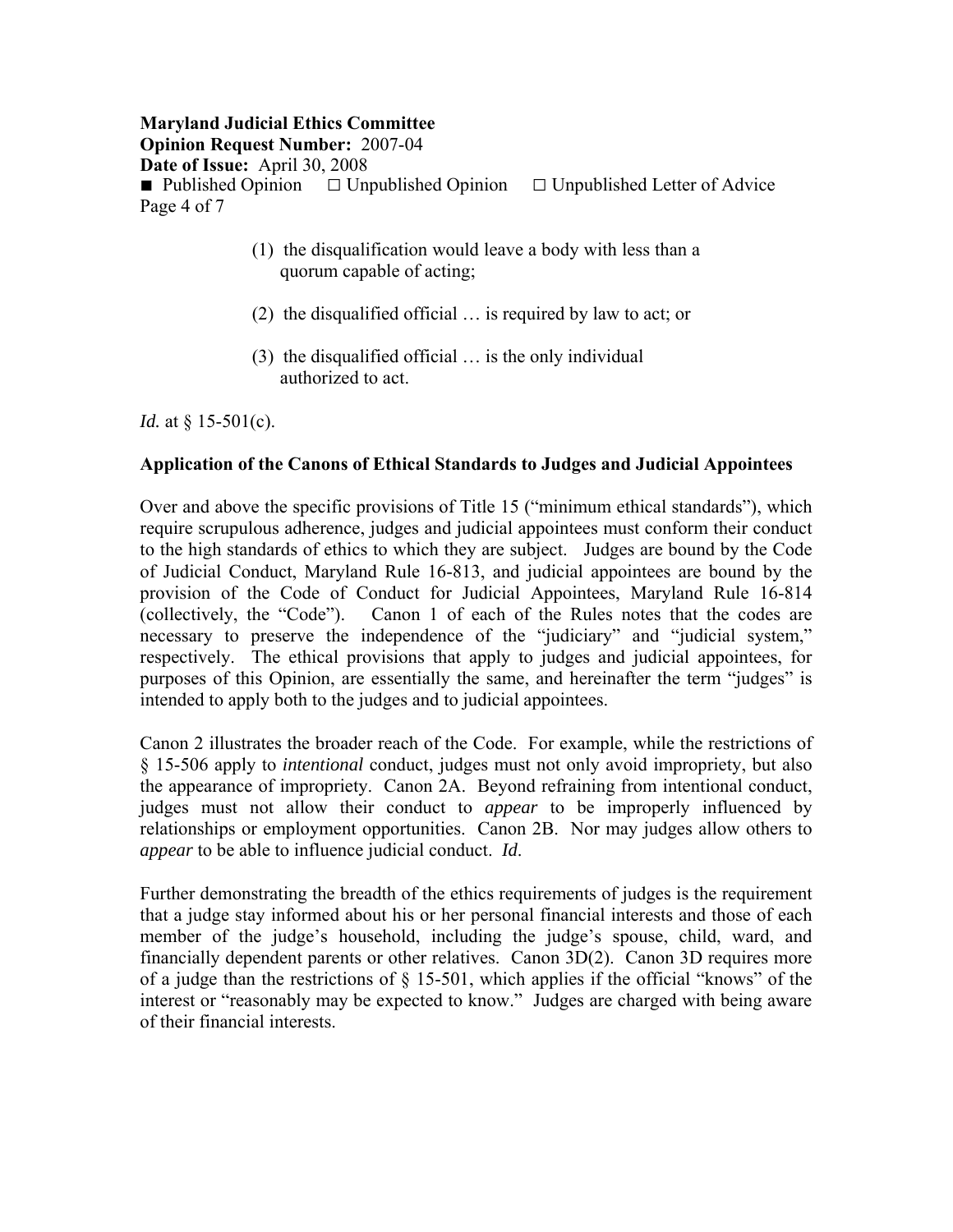**Maryland Judicial Ethics Committee Opinion Request Number:** 2007-04 **Date of Issue:** April 30, 2008 ■ Published Opinion □ Unpublished Opinion □ Unpublished Letter of Advice Page 5 of 7

Canon 3 also addresses the performance of judicial duties. While Canon 3D(1) pertains to "proceedings" in which recusal may be required, its provisions are instructive. Recusal is required when a judge's impartiality might reasonably be questioned, including, in part, instances when:

- c) a judge knows that he or she … or a member of the judge's family, has a significant financial interest in the subject matter in controversy or in a party to the proceeding;
- d) the judge, the judge's spouse, an individual within the third degree of relationship to either of them, or the spouse of such an individual:

(i) is known to be … a director, officer, or trustee of a party;

…

(iii) is known by the judge to have a significant financial interest that could be substantially affected by the proceeding[.]

Canon 3D(1)(c) and (1)(d).

The Comment to Canon  $3D(1)(c)$  illustrates the heightened duty of judges. While that section requires recusal if the judge knows that he or she, or a member of his or her family, has a significant financial interest in the matter, the Comment notes that "[t]here may be situations that involve a lesser financial interest but nonetheless require recusal because of the judge's own sense of propriety."

Canon 4 concerns extra judicial activities. Canon 4D prohibits judges from engaging in business dealings which "would be perceived to violate Canon 2B" (improper influence) or involve the judge in "frequent transactions or continuing business relationships with … persons likely to come before the court on which the judge serves." Canon 4C(4)(b) prohibits judges from participating in the governance of an organization "conducted for the economic … advantage of its members."

### **Recommendations**

Judges' annual financial disclosure statements disclose, among other matters, financial interests in real estate and business entities, entities in which each reporting judge holds a position as a director, officer, trustee, or partner, and the names of family members employed by the State, along with the titles and nature of positions held. Md. Code Ann., State Gov't § 15-607. The information contained in those annual statements identifies those specific interests and entities that potentially could cause a judge to have a conflict in a matter that might come before the judge or that might involve a matter contemplated by the Legislature in Title 15 of the State Government Article.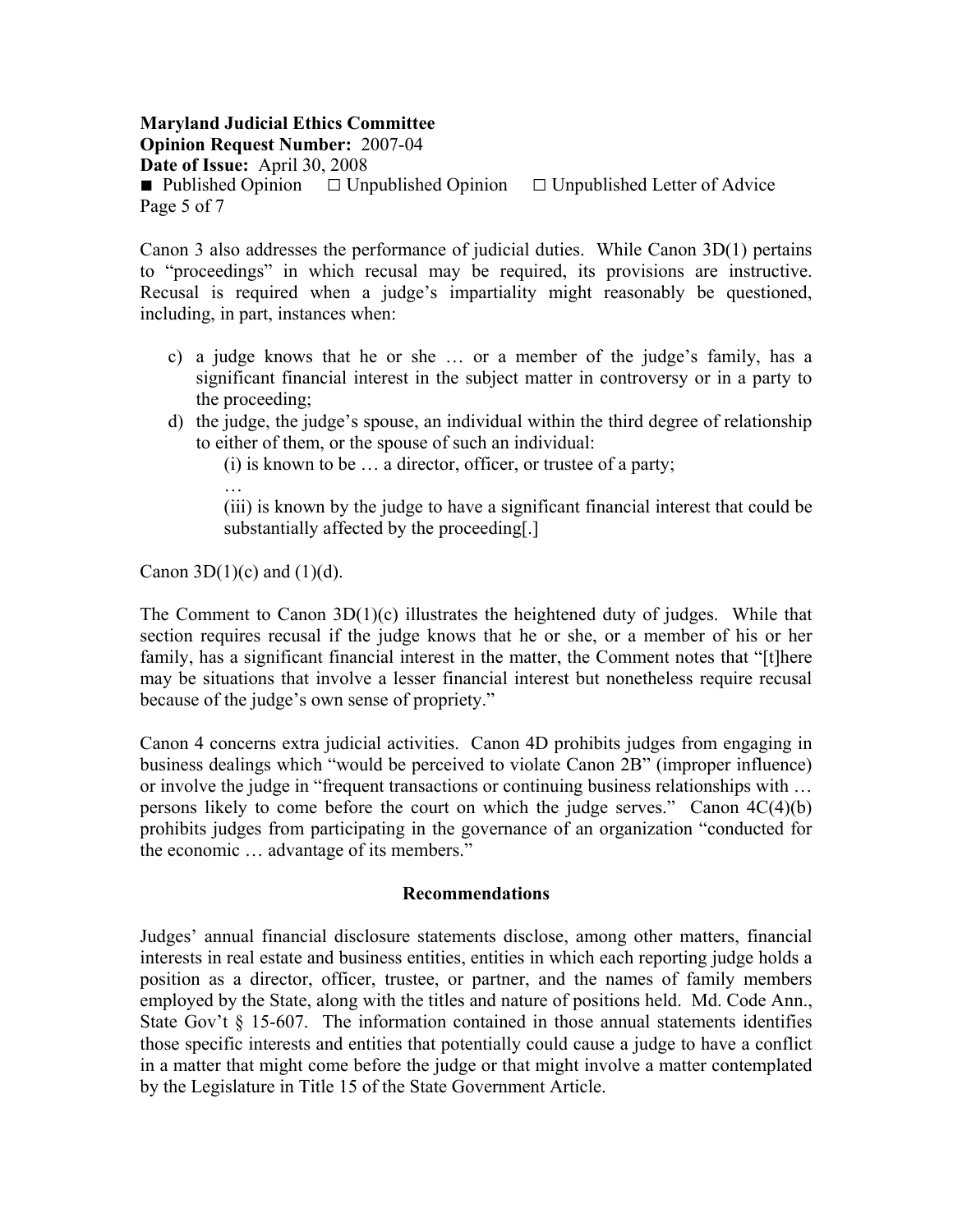**Maryland Judicial Ethics Committee Opinion Request Number:** 2007-04 **Date of Issue:** April 30, 2008 ■ Published Opinion □ Unpublished Opinion □ Unpublished Letter of Advice Page 6 of 7

The Committee encourages judges promptly to disclose to any entities to which a judge belongs the potential for conflict of interests, in the event that the entity wishes to enter into a contract with the judge or agency for which the judge has administrative responsibility.

Further, the judge should advise the entity that, if it wishes to respond to a proposal issued by or at the direction of the official, or by an agency in which the official is employed, it should notify the official and the agency of its interest before responding to the proposal. Upon receipt of such notice, the official should recuse himself or herself from any further participation in the matter.

In the event that a judge must recuse, he or she should designate another qualified official to act in accepting or rejecting a proposal. If the necessity for a recusal arises before solicitations are published, the recusal should be made known in the solicitation. If the necessity for a recusal arises after bids or proposals have been received, the judge should notify all bidders of the potential issue, the recusal and the identity of the designee. If the conflict becomes evident after the award of a bid or execution of a contract, the Committee recommends that the judge notify all bidders of the issue, the recusal, and identify the official whom he or she has designated and allow bidders to submit any inquiries or appeals to the designee.

In light of the high ideals expressed by the Code of Judicial Conduct and the Code of Conduct for Judicial Appointees, the Committee does not feel that any minimum dollar amount of a bid or transaction should be considered. Conflicts should be avoided when they are identified, regardless of the amount of money involved.

When an official is uncertain as to the appropriateness of participating in a transaction, that official may request an opinion of an advisory body authorized to determine the appropriateness of such participation. Md. Code Ann., State Gov't  $\S$  15-501(b). The advisory body authorized to issue advisory opinions regarding questions arising under Title 15 as to the Judicial Branch is the unit designated by the Court of Appeals. *Id.* at § 15-102(b)(1). The Court of Appeals has designated the Judicial Ethics Committee to issue advisory opinions to State officials of the Judicial Branch of Government. Rule 16- 812.1(i)(2).